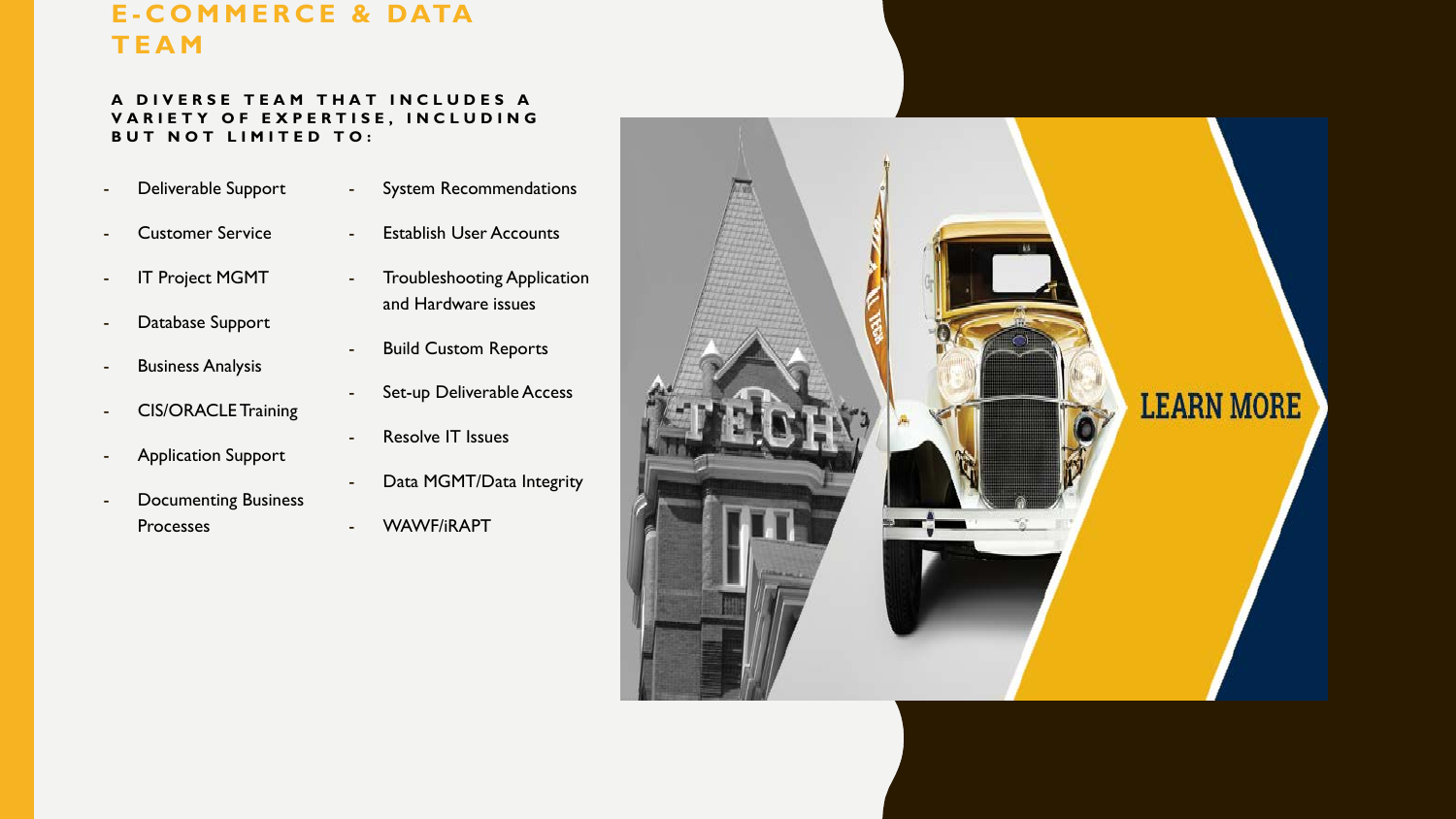## **ABIGAIL BOYD** *BUSINESS ANALYST II*

- Create and maintain documentation of business processes and training material.
- Partner with other teams/business units on potential enhancements and/or customizations to internal applications.
- Create test cases to validate functionality of system enhancements and modifications.
- Provide application support for CIS.
- Provide one-on-one and group training.
- Function as a liaison between end users and technical support staff on Oracle related issues.
- Create custom queries and deliver data sets to end users.

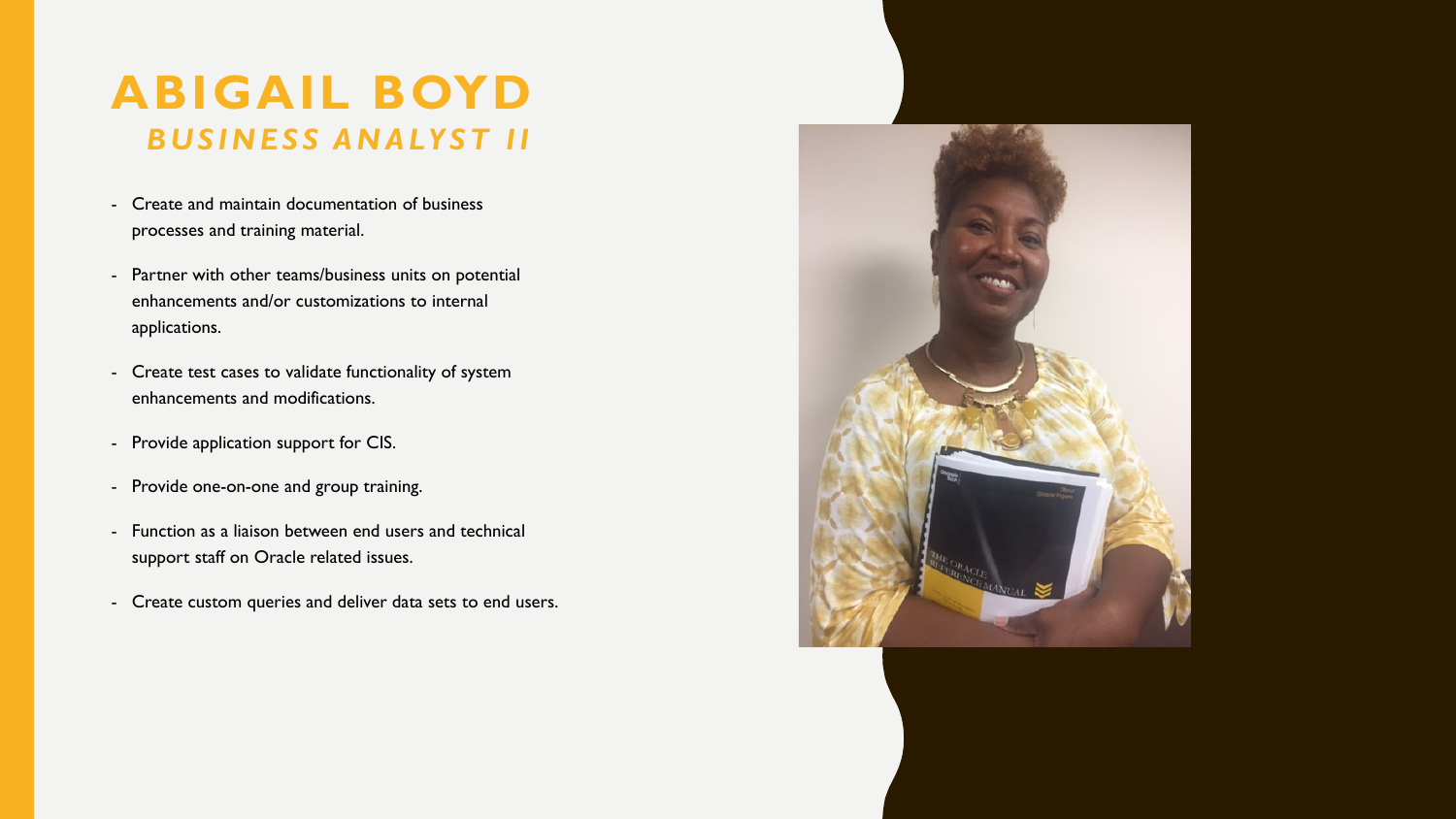#### **KAMIE CUNNINGHAM** *GRANTS ADMINISTRATOR*

- Responsible for administration, coordination, review and submission of deliverable reports to the CIS Deliverable system from project director/project investigators, faculty/staff and administrators.
- Responsible for updating of the RI deliverable mail dates requested by the PDPI or Administrators to the Sponsor & OSP
- Check lead sheet and reports for accuracy to OSP
- Answer all calls & emails to provide campus support/problem solutions for deliverable submissions
- Manage and transfer Final closed reports to SMARTech
- Review terminated report for PDPIs departing GT who have outstanding deliverables; contact departments and COs to determine PDPI's replacement
- Run ad Hoc Report of late NSF Reports to be retrieved from Fastlane and submitted CIS deliverable system
- Grant access to users to submit deliverable report to the CIS system via PDPI's approval
- Submit outstanding deliverable report to sponsor for Closeout Team
- Deliverable clean up list Finals

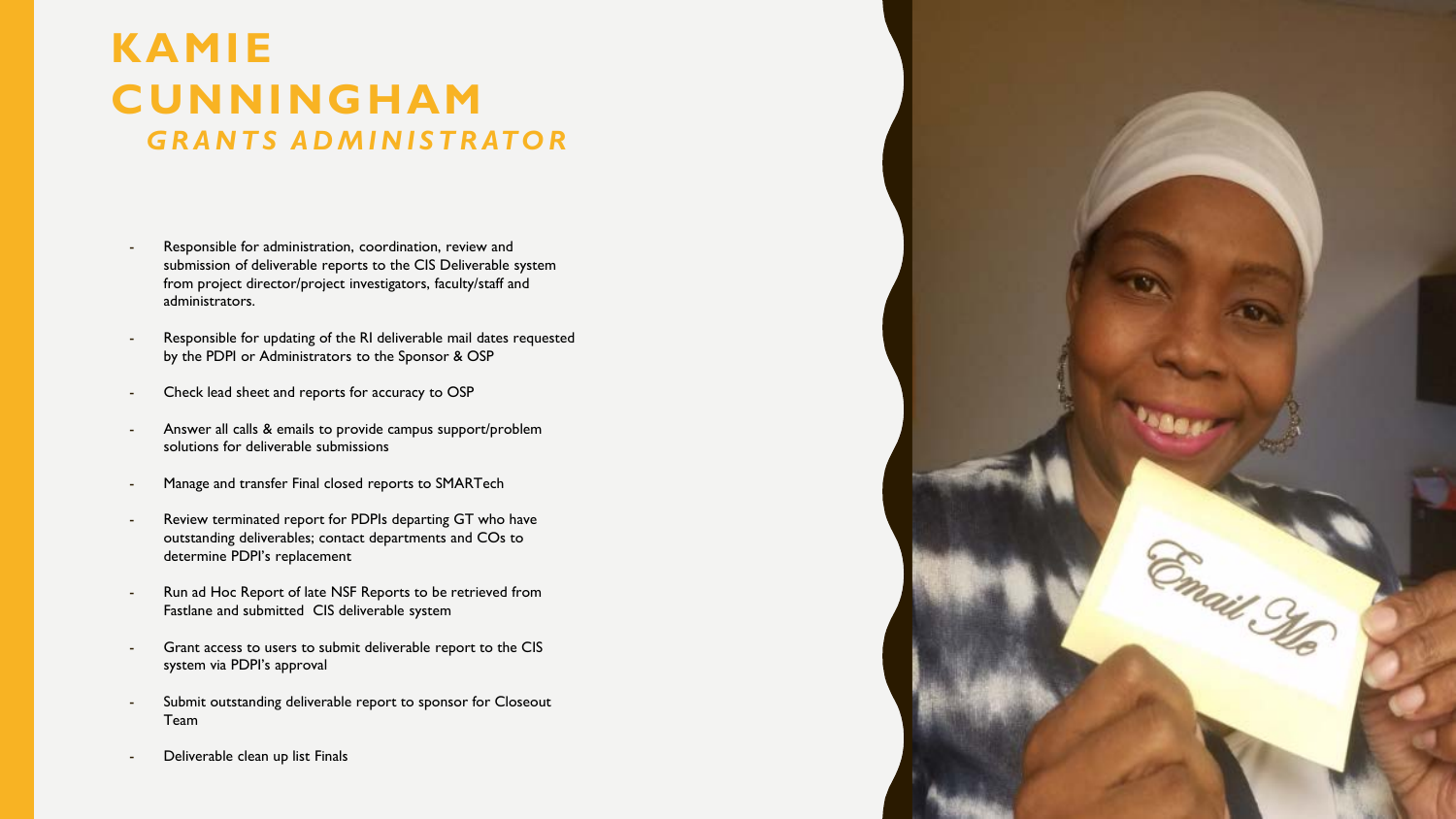# **TATIANA MARCUS** *BUSINESS ANALYST I*

- Contracting Specialist for DOD, Non Federal and Industry Engagement Teams (As needed for the last 5 years)
- EOM Reporting (Distribution and Archiving)
- Ad Hoc Reporting for OSP/Campus
- Preparation and electronic submission of DD250Z's in WAWF (iRAPT) for the DOD Team
- Grant Access/reset passwords/Register/send reminders to Faculty/staff to iRAPT & Deliverable System
- Use information from ICOL Packages to manage and correct information/data associated with ORACLE and GTCrossroads
- Process GTRI Deliverables
- Assist Users with document uploads and submittals using the deliverable system
- Manage Over Due Reports
- Provide Deliverable Reports to campus
- Document business Processes
- Perform System Testing
- Transfer of records to the GT Library

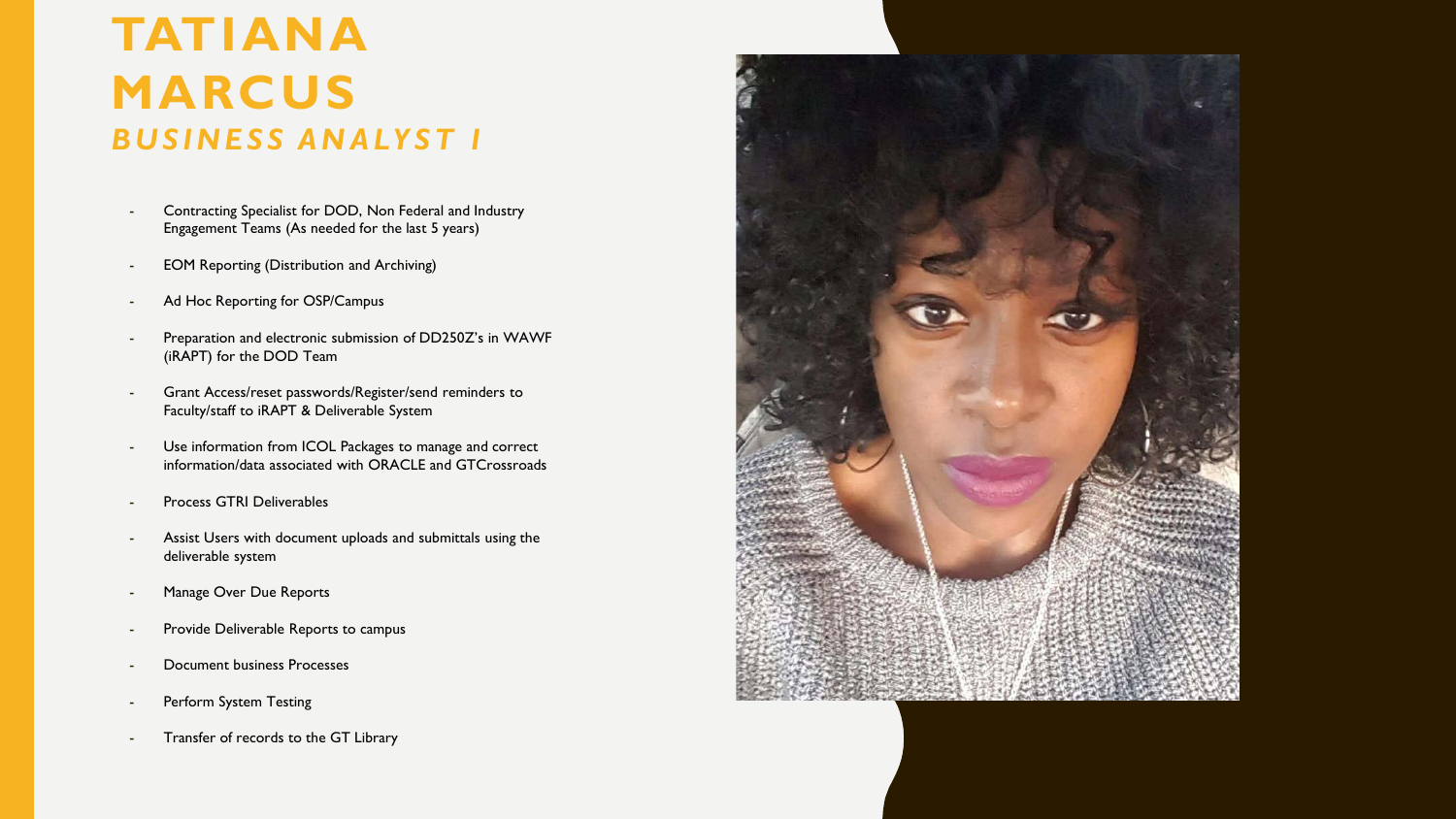## **PATRICIA HEAD** *DATA ARCHITECT*

- E-Commerce Team Sr. Lead
- Committees: Oracle Task Force, Data Warehouse, Decision Support Group, Work Task Force & E-Routing
- IT Project Management ORACLE, CIS, Subagreements, Small Business, Deliverables
- Manage Oracle Database Application
- Application Technical Support/Customer Service
- Troubleshoot Software and Hardware issues
- **Establish User Accounts**
- Mentor and delegate duties to E-Commerce Team members
- Document Business Processes
- Provide Oracle and other system related training
- Assist with System/Application recommendations
- Generate report request for campus, BOR, Fact book, state agencies and external sources